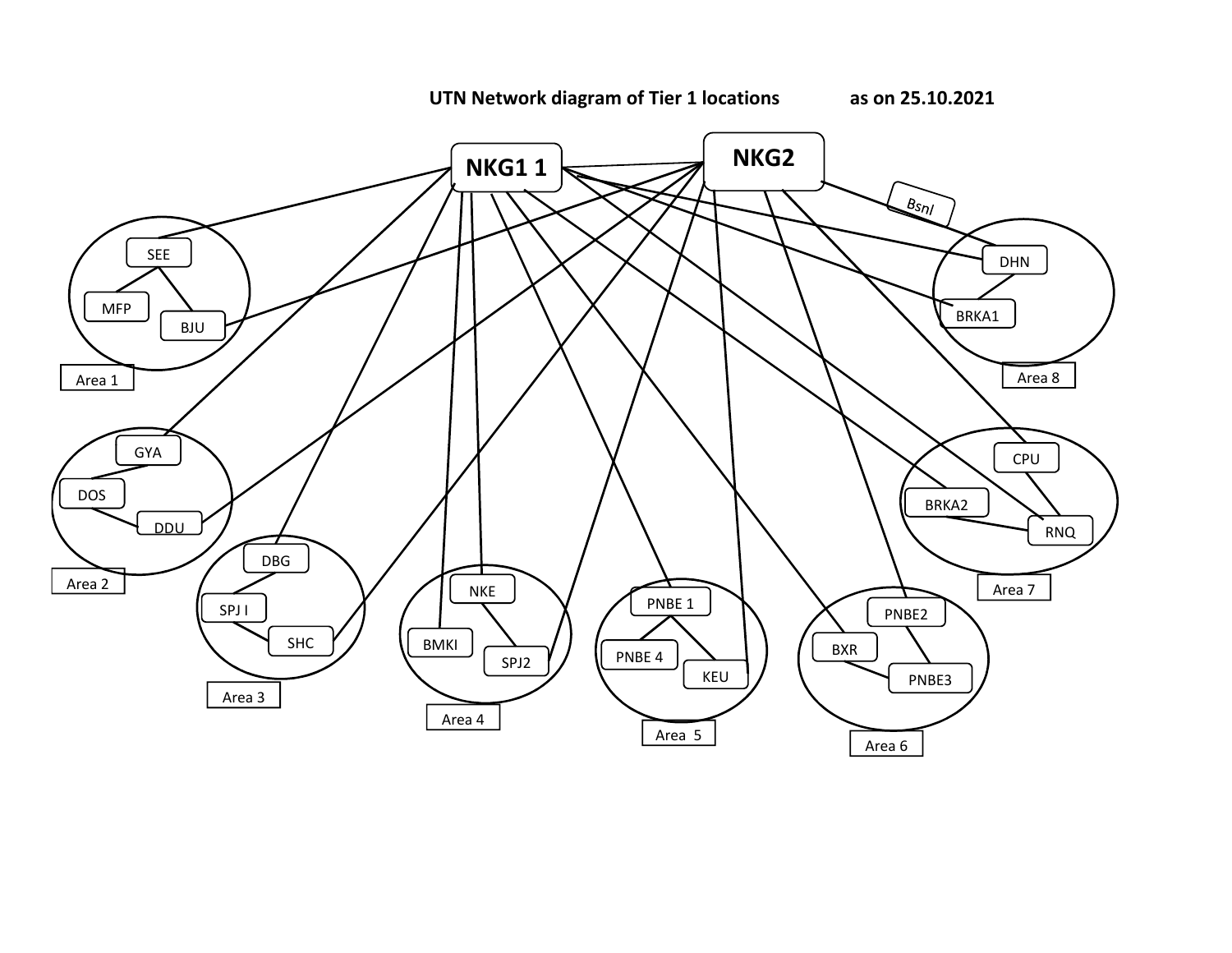**UTN - AREA-1 (ECR - SEE Divn.)**

**(as on 26.10.2021)**

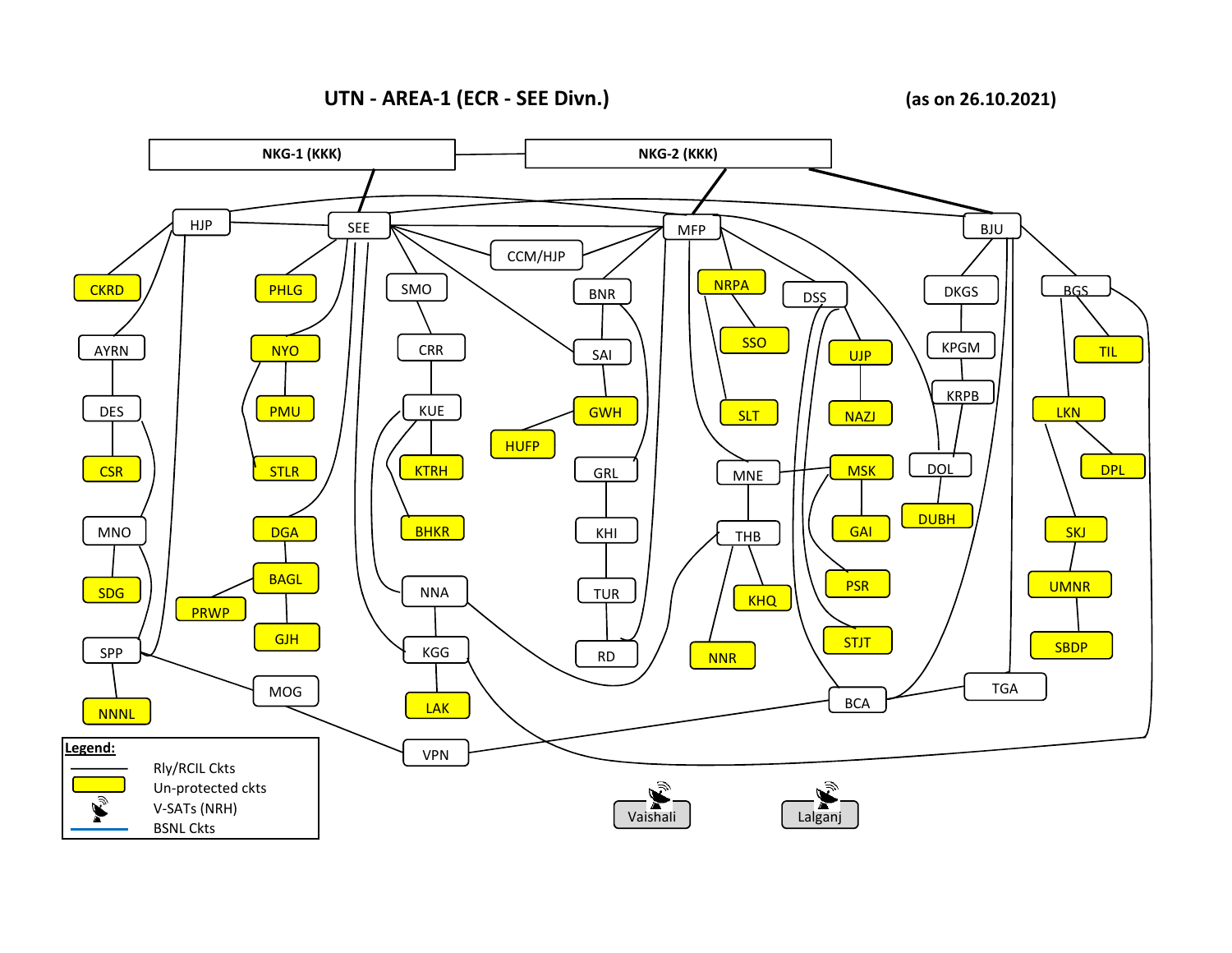## **UTN - AREA-2 (ECR - DDU Divn.) (as on 26.10.2021)**

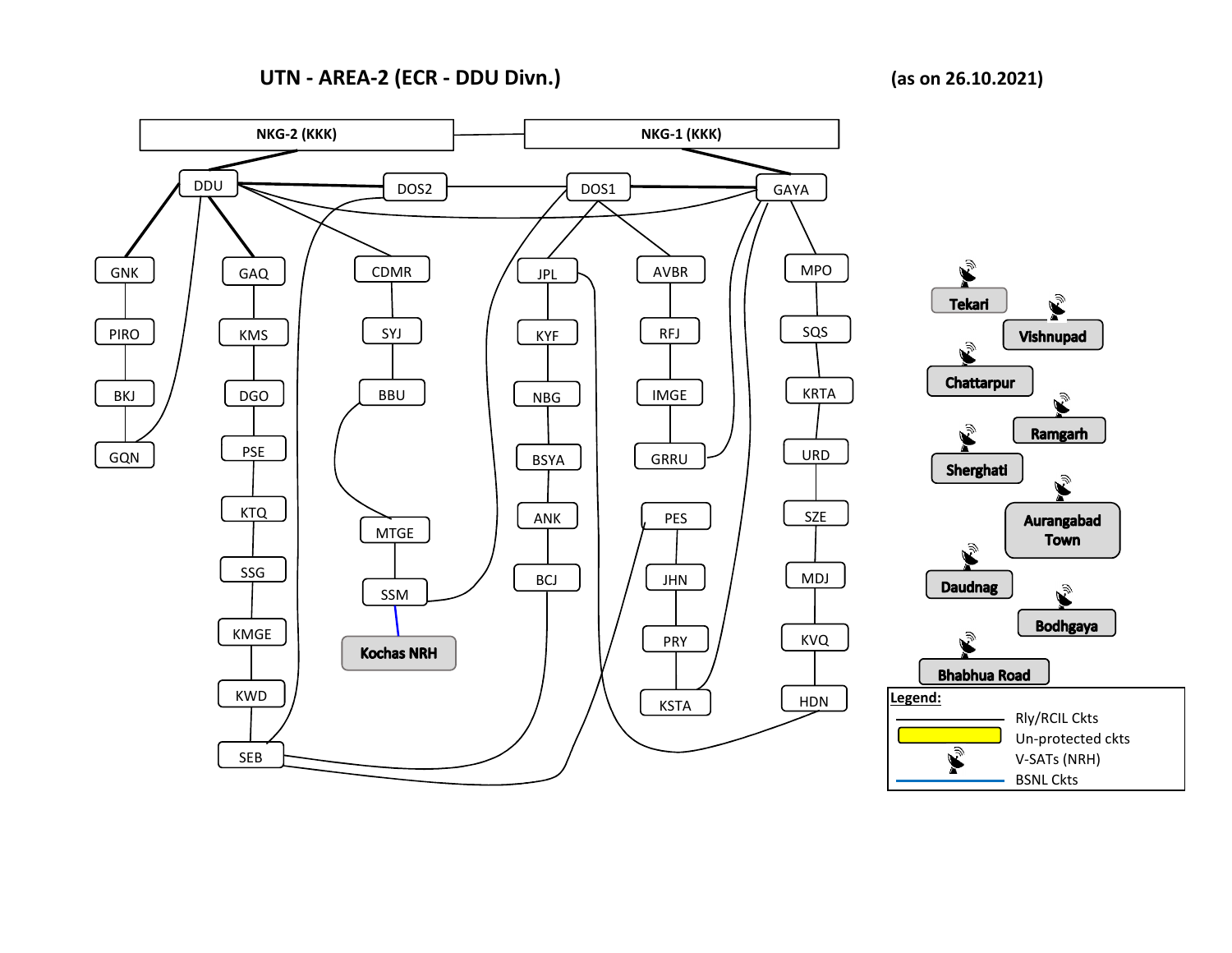**UTN - AREA-3 (ECR - SPJ Divn.)**

**(as on 26.10.2021)**

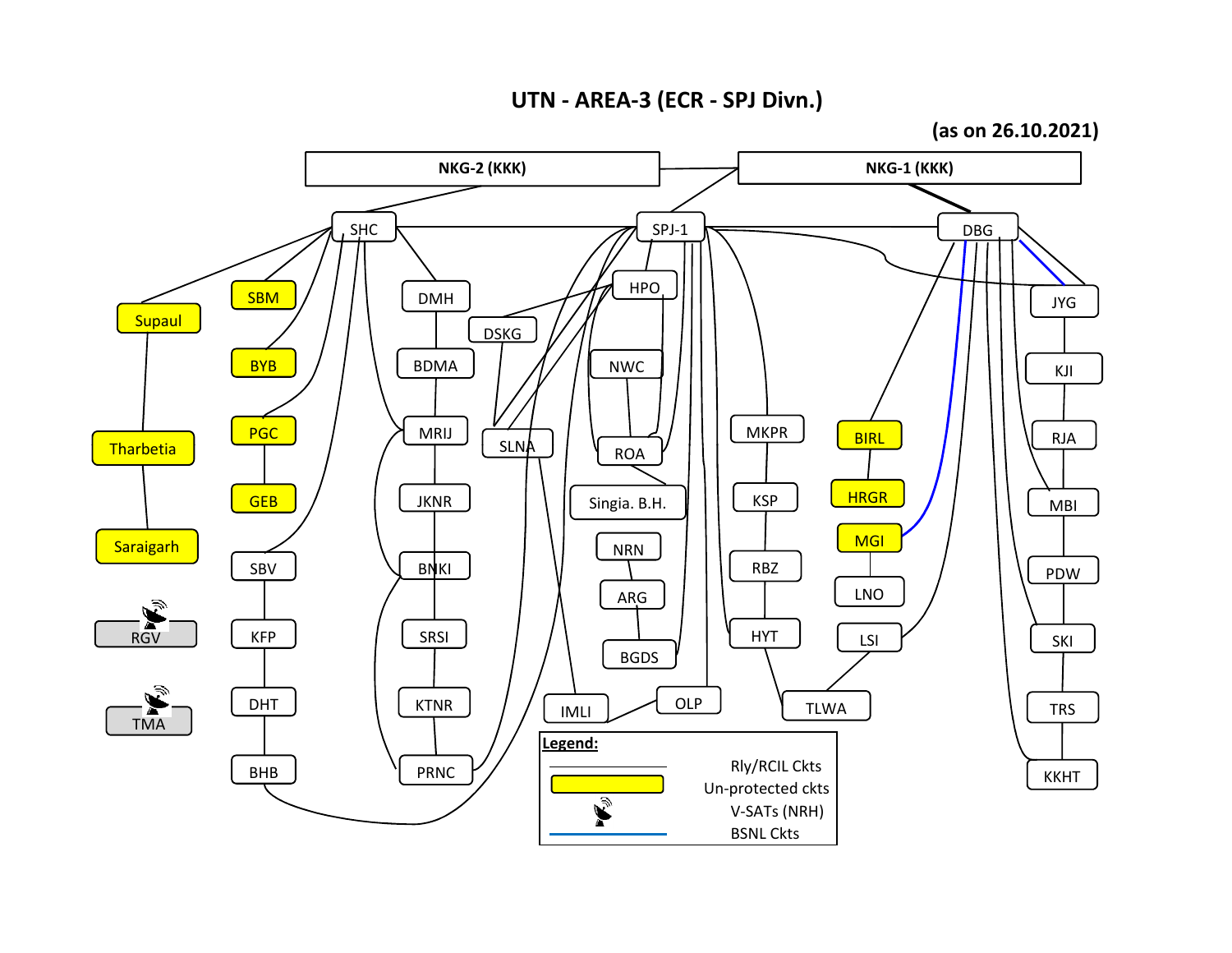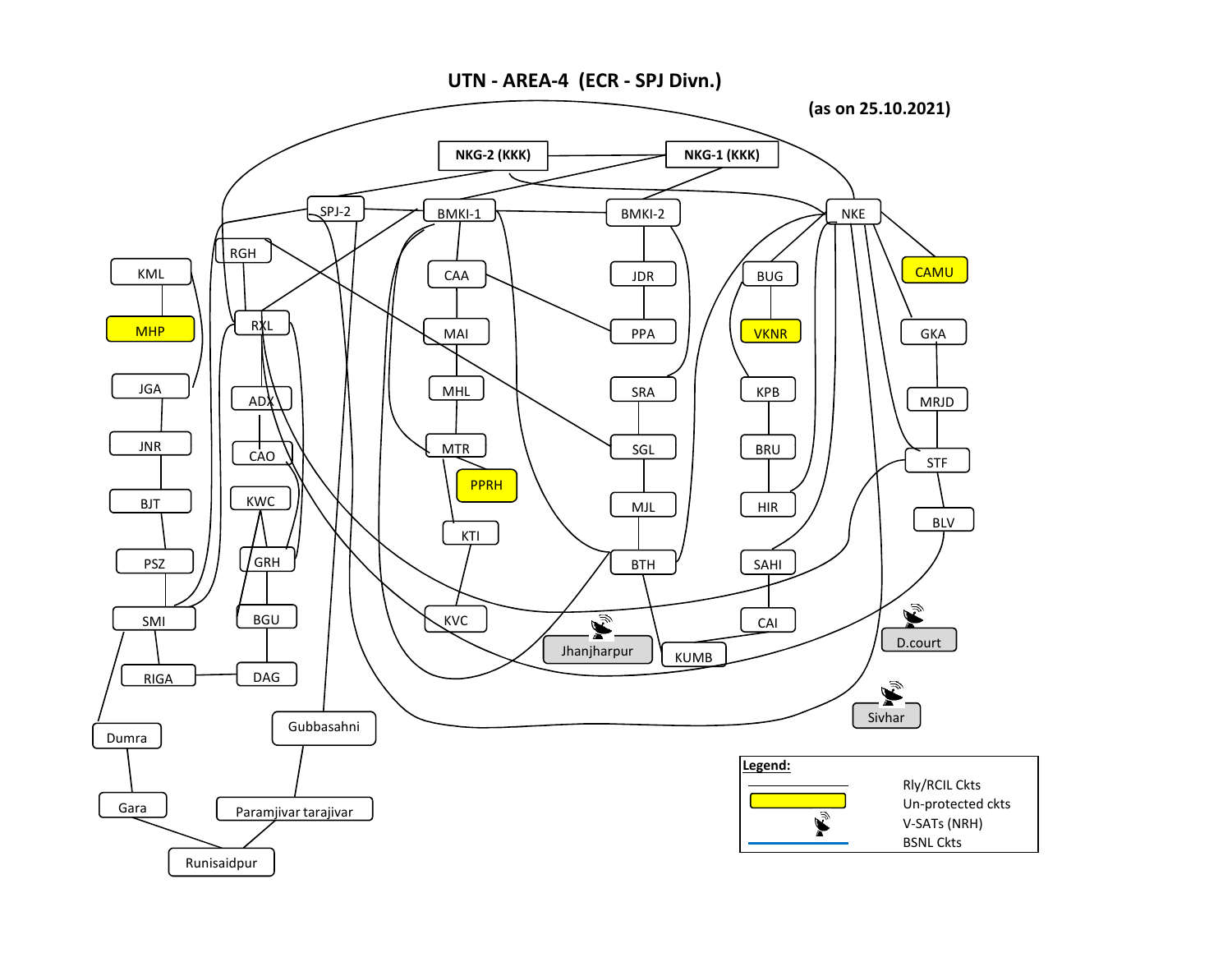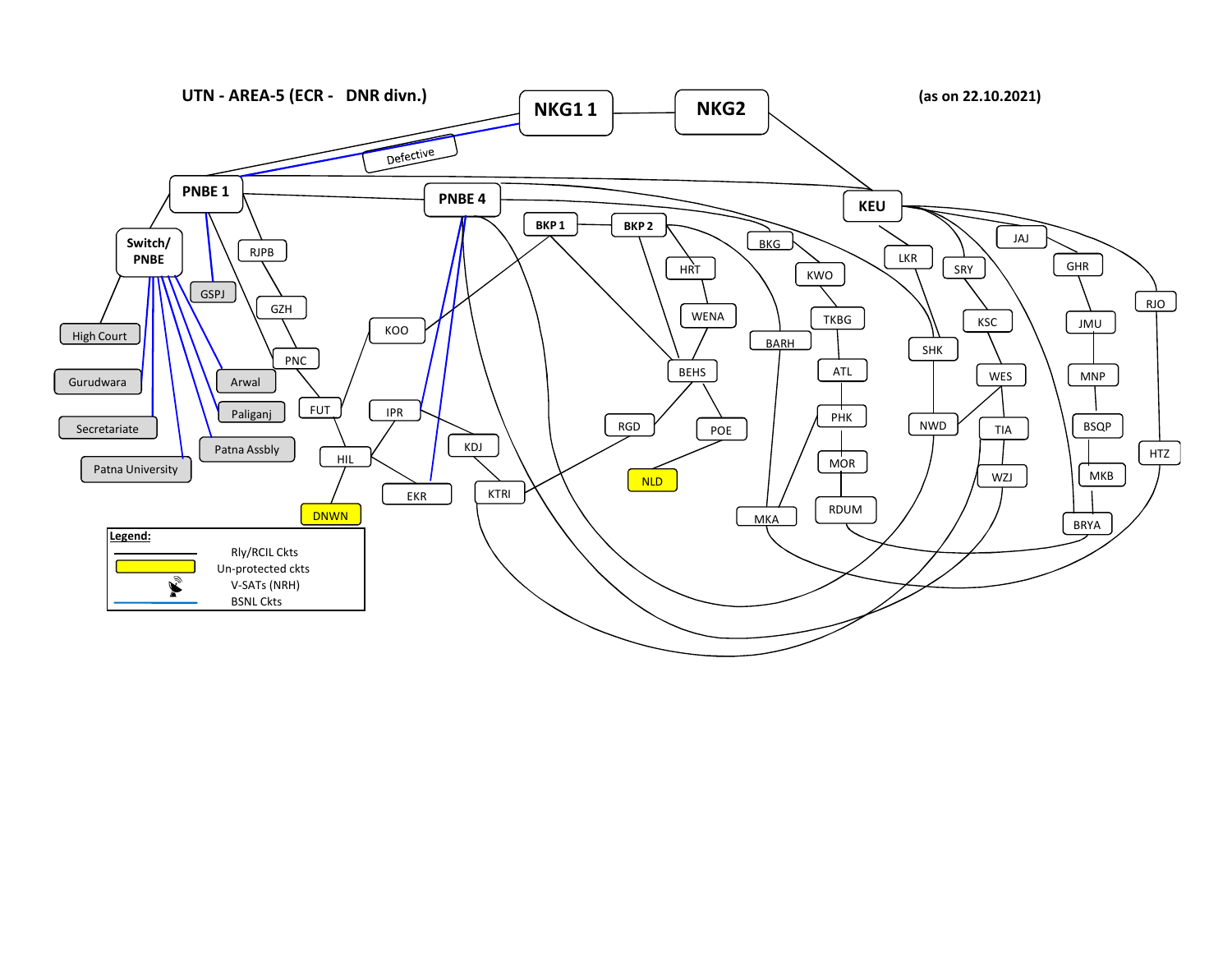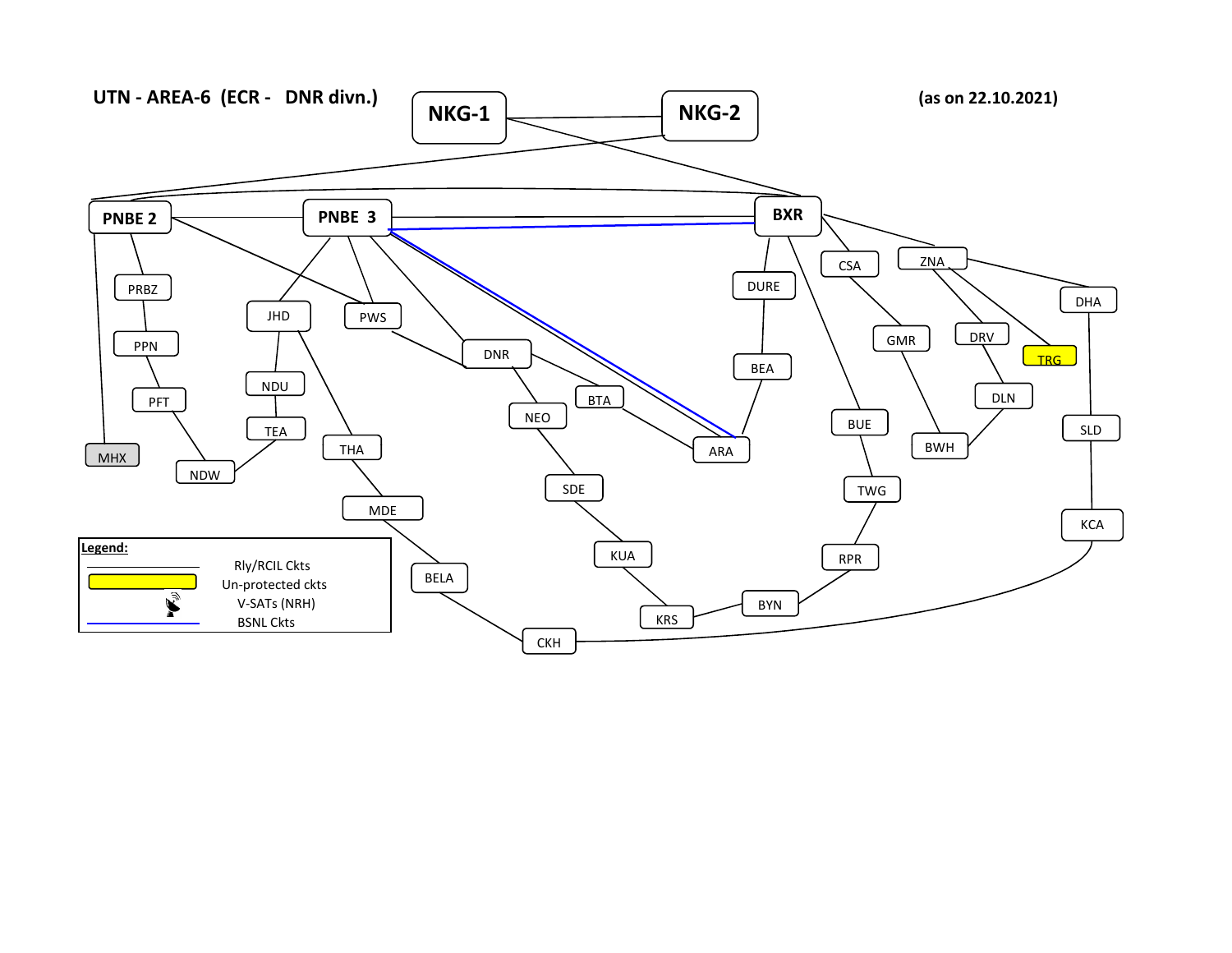